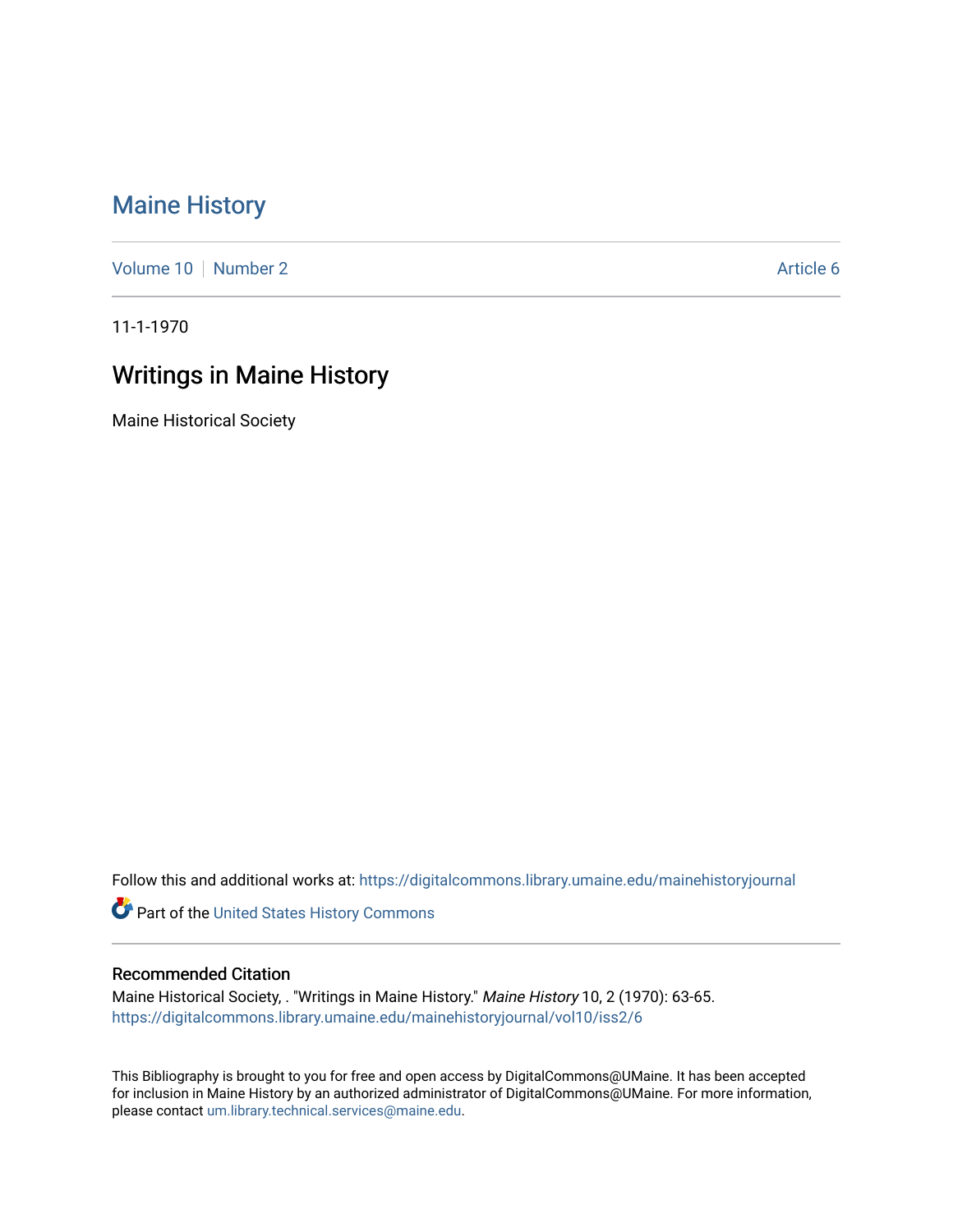## *WRITINGS IN MAINE HISTORY Periodicals and Newspapers* Compiled by E. Virginia Gronberg

ABBREVIATIONS: *AG* American Genealogist. *AM* Antiques Magazine. *FH* Forest History. *DEM* Down East Magazine. *LJM* Lewiston Journal Magazine. *MST* Maine Sunday Telegram. Aff Maine Times. *NEHGR* New England Historical and Genealogical Register. *WMS* Waterville Morning Sentinel. All dates are 1970. ADAMS, JOHN KAY. The happy lot of the lobsterman. *DEM* September. ANTIQUES MAGAZINE. [Shaker issue] Concerned chiefly with Shakers of Eastern Section of the U.S. and their crafts. *AM* October. BEAUMONT, SIBYL G. What'<sup>s</sup> <sup>a</sup> 160-year-old house got to do with progress? [The Squires - Standish, Maine] *MT* September 18. BROWN, HAROLD F. Music on Lake Messalonskee. *DEM* September. BROWN, SAM. Did Uncle Sam help these apples fall? *MT* September 11. BROWN, SAM, JR. The passing of West Carry Pond Camps. *DEM* October. BUTLER, BEN AND NATALIE S. The Mayall woolen mill, first in the United States. *DEM* September. CHRISTIAN, SHELDON. Sesquicentennial for a monster [Sea serpent-Kennebunk, Maine]. *MST* June 14. CLARK, LINDA B. Maine'<sup>s</sup> first agricultural fair in 1820. *LJM* September 26. CLARK, SHARON. Crafts: the oldest newest industry gets going downeast [Handcrafts]. *MT* August 28. COLE, JOHN N. Maine'<sup>s</sup> decaying dams. *MT* July 31. COLE, NAN. <sup>A</sup> native'<sup>s</sup> memories of old Bar Harbor. *DEM* September. COX, PETER W. Maine'<sup>s</sup> coastal islands threatened by technology. *MI* July 31. -----. Skowhegan journal, a fabulous art school amid the rolling meadows. *MT* August 21. -----. Organic farm workers. *MT* October 2. COXE, ROBERT. North Haven: island of quiet wealth. *MT* August 21. ------ , Peaks Island: the island with a plan. *MT* September 18. CRANE, JONAS. Old ship'<sup>s</sup> log recalls <sup>1869</sup> sailing days. *LJM* August 8. ------ . Piracy menaced old time Maine sailors. *LJM* October <sup>17</sup> • CUMMINGS, MILDRED H. When granite was king on Vinalhaven. *DEM* September.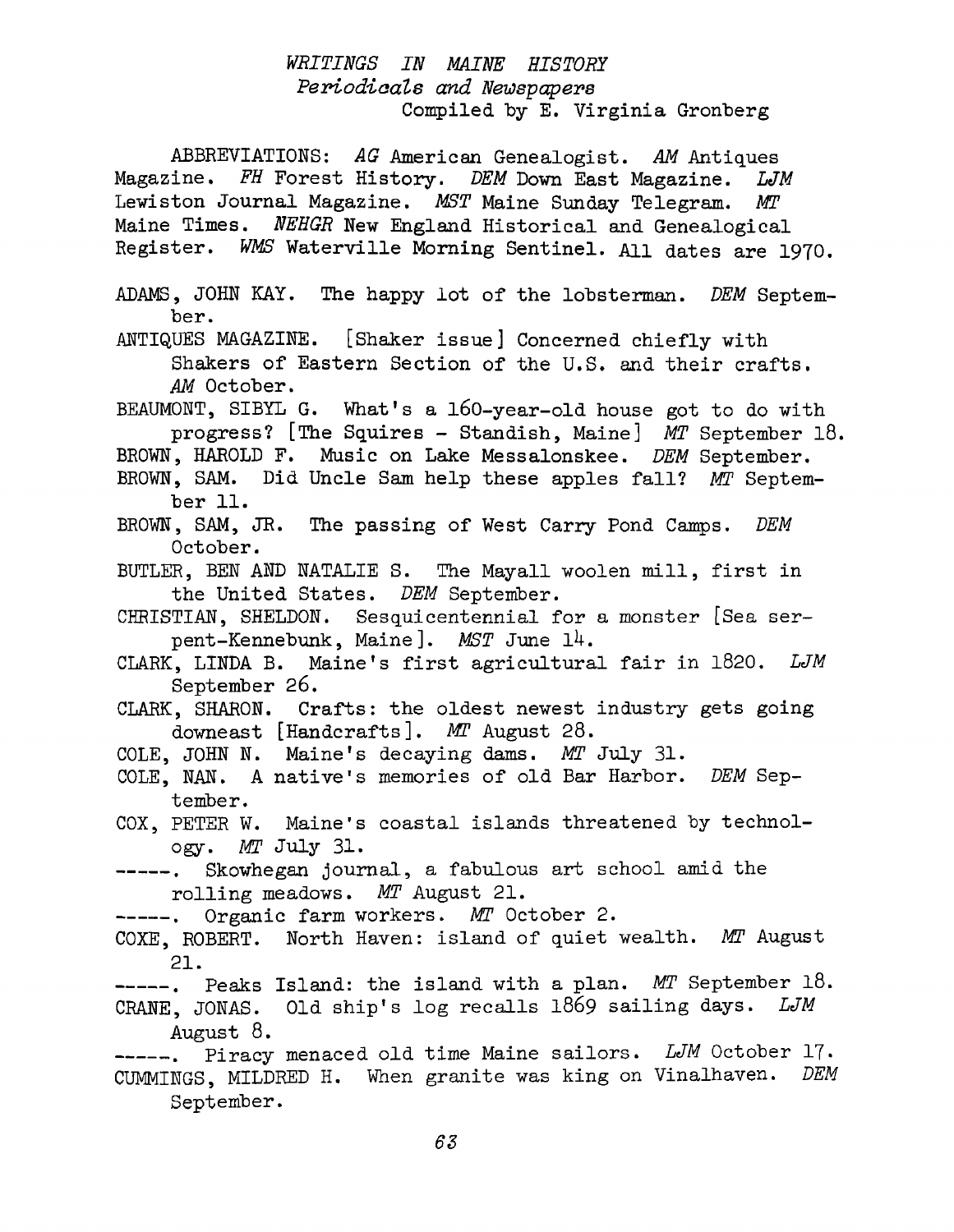EATON, GEORGE. Why are Maine beaches getting smaller? Because the ocean is getting bigger! *MT* September 11. FALLON, RICHARD. Neil Bishop and Maine youth. *MT* August 14. FAY, PAULINE. Northport has share of colorful history. *LJM* August 29• -----. Islesboro is island of peaceful beauty. LJM October  $24.$ FINE, BUFF. Maine needs low-income housing, but not everyone wants it. *MT* July 31- ------ , Fort Williams, Maine'<sup>s</sup> 90-acre gift horse that'<sup>s</sup> still being looked in the mouth. *MT* August 28. FISHER, PEGGY. One more breakaway school. [The School Around Us, Kennebunkport, Maine] *MT* August 21. GAUVIN, AIME. Paper from puckerbrush. *MT* October 2. GOVE, WILLIAM G. Rough logging on the Wild River Railroad. *DEM* November. GRAHAM, DAVID L. Maine'<sup>s</sup> complete conservationist [Scott Nearing]. *DEM* November. HAIG, CHRISTOPHER. Portland tenants speak out. *MT* July 31. HENDERSON, RUTH. Central Maine Sanatorium, Fairfield, Maine. *WMS* August 18, 19, 20, 21, 22, 2U. ------ , Fort Western is visited by 10,000. *LJM* August 22. HILDEBRAND, JEAN. Maine tribes unite to press demands. *MST* October 11. HUTCHINSON, GLORIA. Disunity at Unity. *MT* August 7. -----. Maine's 1-2-3 million \$ harbor at Wells. *MT* August 14. -----. Banks and banking: small staff for big finance. MT September 25. ------ . Saving landmarks is just <sup>a</sup> beginning; it often leads to saving neighborhoods. *MT* September 25. JACKSON, HERBERT G. The extraordinary Dan Neal. *DEM* October. JORDAN, ELOISE M. Early Lisbon was pretty, prosperous community. *LJM* August 1. Maine'<sup>s</sup> historic forts tell story of early days. *LJM* August 15. -----. Waterfalls abound everywhere in Maine-New Hampshire. *LJM* August 22. ------ . Beautiful Kennebunk is observing 150th birthday. *LJM* September 25. KEPHART, GEORGE S. The pulpwood camps [Maine]. *FH* July. KIMBALL, E. G. Legend of lovely ''White Blossom." [White Blossom - Indian Maiden] *LJM* August 29. LABBIE, EDITH. Fryeburg is handsome and historic. *LJM* August 8. -----. Stern-wheeler "Songo River Queen" trip delightful. *LJM* September 19.